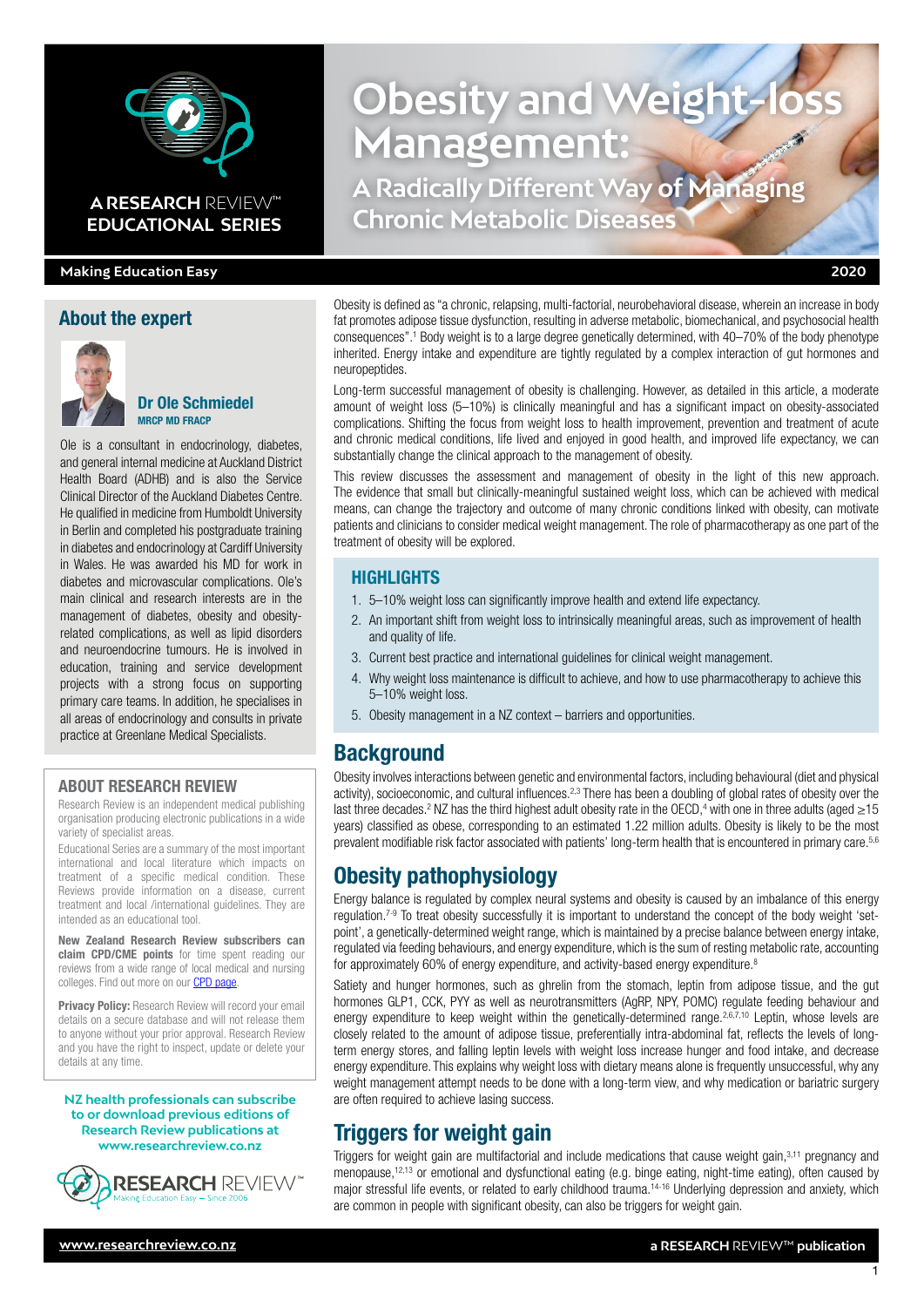

Furthermore, complications of obesity can by themselves exacerbate weight gain: untreated obstructive sleep apnoea (OSA) can lead to weight gain,<sup>17</sup> mechanical complications of weight such as osteoarthritis of weightbearing joints can lead to reduced mobility,18 and the chronic low-grade inflammation of dysfunctional intraabdominal fat can worsen non-alcoholic fatty liver disease (NAFLD)/non-alcoholic steatohepatitis (NASH),19 and asthma.20 Also, rare endocrine causes (hypothyroidism, excess endogenous cortisol production, hypothalamic obesity) or childhood onset monogenic causes for obesity (Prader-Willi syndrome) need to be excluded or treated appropriately.3

# Obesity comorbidities

Obesity places a high burden on human health because it is intrinsically linked and causative for several chronic medical conditions, notably insulin resistance and type 2 diabetes (T2D), hypertension, dyslipidaemia, cardiovascular disease (CVD), NAFLD/NASH, certain cancers (including breast, endometrial, and bowel cancer), and mechanical complications of excess weight such as osteoporosis and OSA.<sup>2,3,10,21,22</sup> Pathways leading to the development of some of these weight-related comorbidities are detailed in Figure 1.<sup>2</sup>



#### Figure 1. Pathways by which obesity contributes to the development of some common weightrelated comorbidities. <sup>2</sup> Abbreviations: GORD = gastroesophageal reflux disease; HTN = hypertension; NAFLD = non-alcoholic fatty liver disease; NASH = non-alcoholic steatohepatitis; PCOS = polycystic ovary syndrome; TG = triglycerides.

Mortality and morbidity increase with increasing stages of obesity.<sup>2</sup> It has been estimated that each 5 kg/m<sup>2</sup> increase in BMI above 25 kg/m<sup>2</sup> increases overall mortality by approximately 30%, vascular mortality by 40%, and T2D mortality by 210%.<sup>23</sup> Life expectancy is reduced by 2–4 years at a BMI of 30–35 kg/m<sup>2</sup> and by 8–10 years at a BMI of 40–45 kg/m<sup>2</sup> (Figure 2). The main causes of death include ischaemic heart disease, stroke, and T2D-related complications.2



**Figure 2.** Effects of obesity on life expectancy.<sup>23</sup>

Obesity, like any other chronic disease, has a wide severity spectrum, ranging from being overweight (BMI 25-30 kg/m<sup>2</sup>) with minimal impact on health and life expectancy, to severe end-stage disease with significant complications and shortening of life expectancy. The Edmonton Obesity Staging system (EOSS), a five-level classification system, uses obesity-related complications, functional status, and psychological impact to describe severity of obesity. Padwal *et al*. examined the ability of the EOSS in predicting mortality in a large US based sample<sup>24</sup> In this study, EOSS stages independently predicted mortality even after adjustment for BMI and features of the metabolic syndrome.

Clinical Practice Guidelines for the care of people with obesity published by the American Association of Clinical Endocrinologists (AACE) and the American College of Endocrinology (ACE) support this complication-focused approach by devising their own staged concept of none, mild, moderate, and severe complications of obesity, with weight loss targets and recommendations based on severity of complications, in order to encourage clinicians to assess clinical risk and to prioritise treatment, e.g. lifestyle, medication, or bariatric surgery.25

Furthermore, as detailed in the recent Research Review Special Report, [COVID-19 and Obesity,](https://www.researchreview.co.nz/nz/Clinical-Area/Internal-Medicine/Diabetes-Obesity/COVID-19-and-Obesity-Special-Report.aspx)<sup>26</sup> obesity is also a risk factor for poorer outcomes for many acute conditions such as infections (viral and bacterial), prolonged hospital stay, and higher in hospital mortality for conditions such as pancreatitis.

# Improving weight-related comorbidities

It is now recognised that normalising weight or achieving substantial weight loss is not required to obtain health benefits. Even modest weight loss, 5–10% of baseline weight, results in improvement in cardiometabolic risk factors and is considered clinically meaningful and sufficient to obtain significant health benefits from amelioration of obesity-related comorbidities.27-29 For example, reductions in fasting glucose and HbA1c, triglyceride level, and systolic blood pressure begins with 2–5% weight loss and improvements in diastolic blood pressure and HDL-cholesterol level begin at 5–10% weight loss (Table 1).<sup>29</sup> For improvements in OSA and NASH, 10–15% weight loss is needed to translate into clinical improvement.

A study by Magkos *et al*. helps to understand the mechanism why only a small amount of weight loss is required to significantly impact metabolic function.30 They discovered that moderate body weight loss (5%, 11%, and 16%) was associated with disproportionate higher loss of fat mass in different compartments, e.g. 11% body weight loss caused 23% reduction of intra-abdominal adipose tissue and a 52% reduction of intra-hepatic triglycerides, confirming that intra-abdominal and intra-hepatic fat are preferentially lost. This study also demonstrated significant improvements in glucose, triglycerides, and liver function with 5% of weight loss. Using hyper-insulinaemic euglycaemic clamp studies, they showed that liver and adipose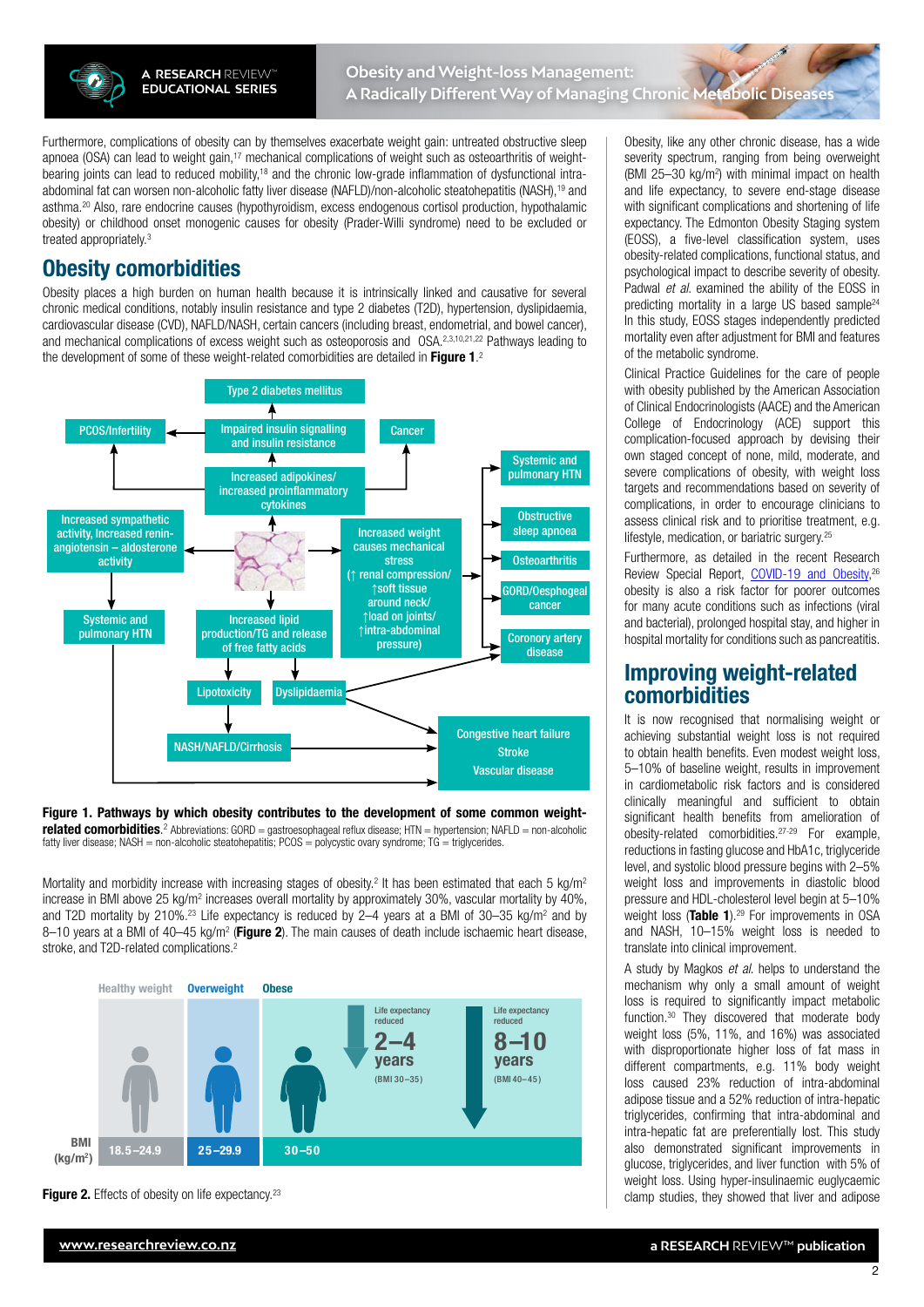

tissue insulin sensitivity improved with 5% and muscle insulin sensitivity with 11% weight loss. Beta-cell function also improved with weight loss in a stepwise fashion.

For some conditions more weight loss is needed to achieve meaningful improvement (Table 1). Reassuringly, nearly all obesity-related conditions improve to some degree with weight loss, and we generally see a parallel improvement of several conditions such as T2D, OSA, and NAFLD, quality of life, depression, sexual dysfunction, or polycystic ovary syndrome. This makes weight loss the preferred primary treatment modality for several chronic diseases (e.g. recent-onset T2D with obesity and insulin resistance should be treated with weight loss and insulin sensitisers rather than with insulin). It is important that the target of treatment is not the number on the scale, but the improvement in health and obesity-related conditions.

| <b>Comorbidity or health outcome</b>                                          | Weight loss needed to produce improvement                                                                                                                                                                                                                                                                |  |
|-------------------------------------------------------------------------------|----------------------------------------------------------------------------------------------------------------------------------------------------------------------------------------------------------------------------------------------------------------------------------------------------------|--|
| Glycaemic improvement-diabetes<br>prevention in impaired glucose<br>tolerance | 2.5% weight loss or more; maximal impact at 10%                                                                                                                                                                                                                                                          |  |
| Glycaemic improvement-type 2<br>diabetes                                      | 2.5% to >15%; greater weight loss associated with greater<br>glycemic improvement; true for all BMI classes                                                                                                                                                                                              |  |
| Triglyceride reduction                                                        | 2.5% to >15%; greater weight loss associated with greater<br>glycemic improvement; true for all BMI classes                                                                                                                                                                                              |  |
| <b>HDL</b> increase                                                           | 5% to >15%; greater weight loss associated with greater<br>glycemic improvement; not true for BMI >40 kg/m <sup>2</sup>                                                                                                                                                                                  |  |
| Apnoea-hypopnea index improvement<br>in obstructive sleep apnoea              | 10%+ weight loss required for significant improvement                                                                                                                                                                                                                                                    |  |
| Knee pain and function in persons with<br>osteoarthritis                      | 5-10% improves knee functionality, speed, walk distance<br>and pain; 10%+ required to improve IL-6 and CRP levels;<br>knee MRI and X-ray findings do not change                                                                                                                                          |  |
| Emergent knee pain prevalence                                                 | 5-10% weight loss, with persistent maintenance required<br>to prevent knee pain in individuals with obesity                                                                                                                                                                                              |  |
| Hepatic steatosis reduction                                                   | 5-15%+; greater weight loss associated with greater<br>improvement                                                                                                                                                                                                                                       |  |
| Non-alcoholic steatotic hepatitis<br>activity score                           | 10%+ weight loss required for significant improvement                                                                                                                                                                                                                                                    |  |
| Impact of weight on quality of life<br>score                                  | 5%-15%+; greater weight loss associated with greater<br>improvement                                                                                                                                                                                                                                      |  |
| Depression                                                                    | 5-10% may reduce risk for emergent depression;<br>individuals with depression lose as much weight as<br>non-depressed individuals                                                                                                                                                                        |  |
| <b>Mobility</b>                                                               | 5-10% loss attenuates mobility decline with aging                                                                                                                                                                                                                                                        |  |
| Urinary incontinence                                                          | 5-10% improves symptoms in men and women                                                                                                                                                                                                                                                                 |  |
| <b>Sexual function</b>                                                        | 5-10% improves erectile function in men and sexual<br>dysfunction in women                                                                                                                                                                                                                               |  |
| Polycystic ovary syndrome and<br>infertility                                  | Improvement in ovulatory cycles and subsequent<br>pregnancy with 2-5% weight loss, with more weight loss<br>producing more robust effect                                                                                                                                                                 |  |
| Healthcare costs                                                              | In persons with diabetes 5-10% weight loss associated<br>with reduction in hospitalisation and medication costs, but<br>not outpatient costs                                                                                                                                                             |  |
| <b>Mortality</b>                                                              | 16% weight loss (vertical banded gastrectomy) associated<br>with reduction in all cause and cardiovascular mortality.<br>5-10% weight loss with lifestyle intervention had no effect<br>on major cardiovascular outcomes, but in those with 10%+<br>weight loss, there was a reduction in those outcomes |  |

Table 1. Modest weight loss results in clinical improvement of many weight-related comorbidities.<sup>29</sup> Abbreviations: BMI = body mass index; HDL = high-density lipoprotein-cholesterol; IL-6 = interleukin-6; CRP = C-reactive protein; MRI = magnetic resonance imaging.

# Barriers to treatment for obesity

As the likely first point of contact for patients with obesity,31,32 primary care practitioner awareness of the potential barriers to patients being able to access effective weight-loss treatment is important.

## Disease perception factors

People carrying weight are often stigmatised by the incorrect perception held by many, including healthcare providers, that obesity is caused mainly by lack of individual will power leading to poor dietary choices and physical inactivity.<sup>2</sup> Reassuringly, obesity is now recognised as a chronic disease with multiple contributing factors, including many that are beyond an individual's' control.2,33

## Practitioner factors

The complex pathophysiology that drives obesity in susceptible individuals makes weight loss management challenging and time-consuming.<sup>34</sup> Limited time, lack of knowledge and training, and the challenge of raising the delicate topic of a patient's weight are key reasons for primary care practitioners not initiating weight lost treatment and not following guidelines for management of obese patients.<sup>5,6,35,3</sup>

## Patient factors

Having a low level of concern about the effects of obesity on their future health or believing that managing their disease is their own responsibility are potential barriers to people with obesity accessing treatment.33,37 In addition, social, situational, cognitive, and emotional obstacles challenge the long-term maintenance of weight loss.<sup>38</sup> Many other cultural and socioeconomic factors play a role in accepting obesity treatment, as shown in a study by Taylor *et al*.,39 evaluating attrition from publiclyfunded bariatric surgery programme, that two of three European women but fewer than one in seven Pacific men proceeded to fully-funded bariatric surgery.

## Pharmacotherapy perception factors

Even though pharmacotherapy can help people to lose weight, barriers to the widespread use of weight-loss medication exist, often because of concerns about medication safety, efficacy, and cost.40-42 A lack of formal training in obesity pharmacotherapy and general discomfort with using weight-loss medications are reasons why some healthcare providers may be reluctant to employ pharmacotherapy.41

### Overcoming inertia

Awareness about these factors, experience with successful weight management, and ongoing education of providers can be helpful to overcome clinical inertia. It is equally important to treat clinical weight management with a scientific and evidencebased approach.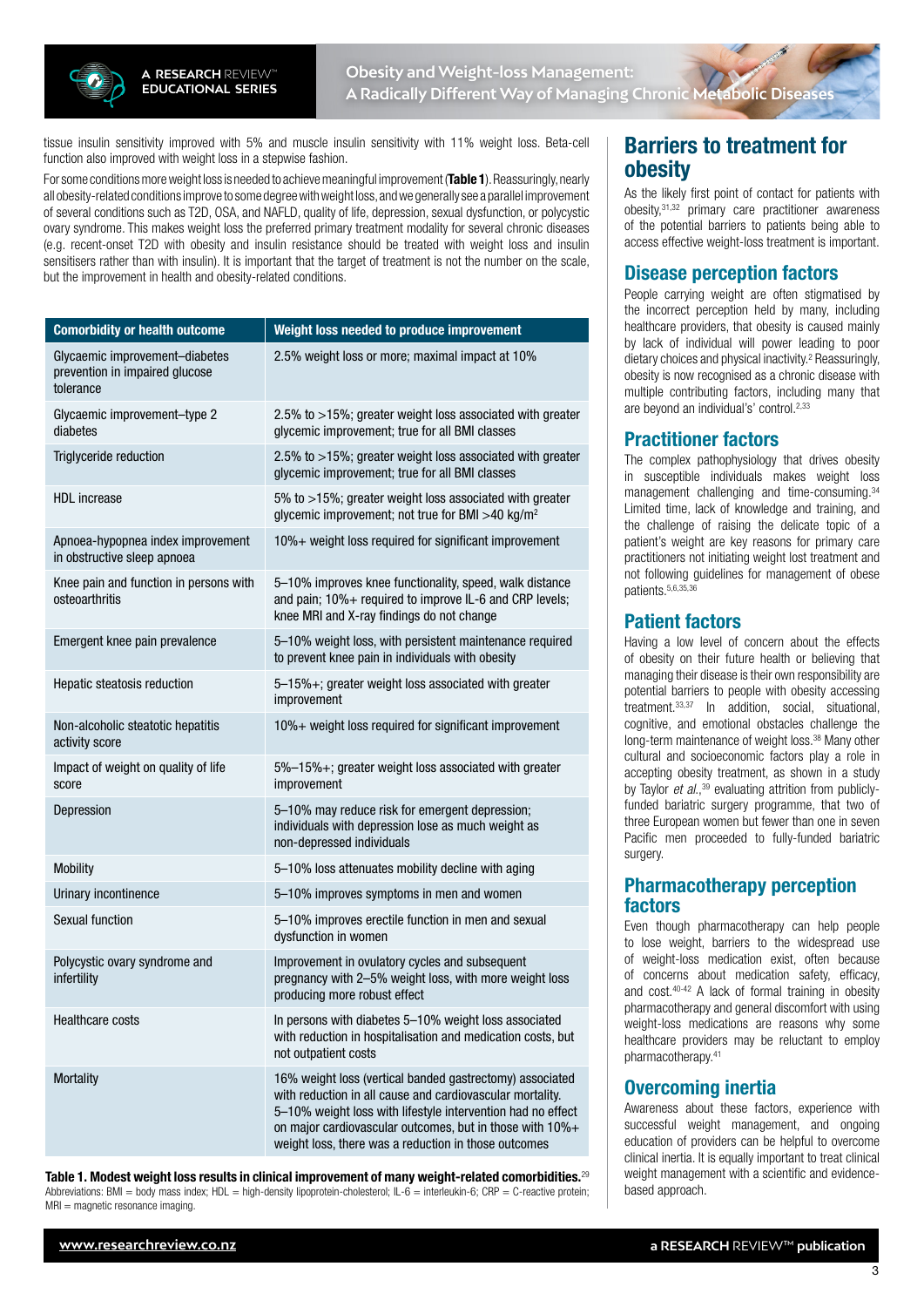

# Weight management guidelines

The foundation of weight-loss management is lifestyle modification.25,32,43,44 Lifestyle modification requires a lifelong commitment to maintaining a healthy diet and increased physical activity, supported by behavioural counselling. However, up to one-third of patients with obesity do not respond to lifestyle modification alone,45,46 and many struggle to sustain weight loss gains over the long term.<sup>47,48</sup> Hence, adjunctive therapies to lifestyle modification, pharmacotherapy and metabolic surgery, have an important role to play in weight-loss management.

The addition of pharmacotherapy to lifestyle modification produces greater weight loss and weight-loss maintenance than lifestyle modification alone.25,44 Weight management guidelines, including the NZ clinical guidelines for weight management in [adults,](https://www.health.govt.nz/system/files/documents/publications/clinical-guidelines-for-weight-management-in-new-zealand-adultsv2.pdf)<sup>32</sup> recommend that pharmacotherapy should be used as an adjunct to lifestyle modification to help patients who struggle with lifestyle modification alone.<sup>32,43,44</sup> The NZ clinical guidelines for weight management in [children](https://www.health.govt.nz/system/files/documents/publications/clinical-guidelines-for-weight-management-in-new-zealand-adultsv2.pdf) do not recommend the use of weight-loss drugs in children aged  $<$ 12 years. $49$ 

Weight management guidelines generally recommend adjunctive weight-loss medication for people with a BMI of ≥30 kg/m<sup>2</sup> or BMI ≥27 kg/m<sup>2</sup> with one or more comorbid conditions.<sup>32,44</sup> An algorithm of when to initiate adjunctive weight-loss pharmacotherapy for patients with obesity as well as patients with obesity and comorbidities that can be ameliorated by weight loss is depicted in Figure 3.<sup>25</sup>

#### **INITIATE LIFESTYLE THERAPY**

#### **1. No complications.** Patients with overweight or obesity who have no clinically significant weight-related complications (secondary prevention)

#### **2. Mild to moderate complications.**

- Patient with mild to moderate weight related complications when lifestyle therapy is anticipated to achieve sufficient weight loss to ameliorate the complication (tertiary prevention)
- Note: weight-loss medications may also be indicated based on clinical **judament**

#### **INITIATE WEIGHT LOSS MEDICATION AS AN ADJUNCT TO LIFESTYLE THERAPY**

**1. Failure to lose weight.** Add medication for patients who have progressive weight gain or who have not achieved clinical improvement in weight-related complications on lifestyle therapy alone.

**2. Weight regain on lifestyle therapy.** Add medication for patients with overweight (BMI 25 to 29.9  $kg/m<sup>2</sup>$ ) or obesity who are experiencing weight regain following initial success on lifestyle therapy alone.

#### **3. Presence of weight-related complications.**

Initiate medication concurrent with lifestyle therapy for patients with overweight (BMI to 29.9 kg/m<sup>2</sup>) or obesity who have weight-related complications, particularly if severe, in order to achieve sufficient weight loss to ameliorate the complication (tertiary prevention).

Figure 3. Algorithm for when to commence weight-loss pharmacotherapy in patients with obesity with or without weight-related complications. $^{25}$ 

Metabolic surgery is an effective weight loss intervention for select, motivated patients who are able to maintain lifelong dietary and other lifestyle changes. In general, guidelines recommend metabolic surgery as an adjunct to lifestyle modification in patients with a BMI >40 kg/m<sup>2</sup> or ≥35 kg/m<sup>2</sup> with one or more comorbidities.<sup>25,32,43,44</sup> In NZ, access to the publicly-funded procedure is restricted by referral criteria and determination of which people will gain the greatest benefit from surgery.<sup>32</sup>

### Approach to medical weight management and the rationale for use of pharmacotherapy

Clinical weight management needs to start with a thorough assessment, including medical and weight history, comorbidities, contributing factors, age of onset and family history as well as severity of the obesity. A treatment plan needs to include nutrition and lifestyle measures, exercise prescription, behaviour change and adjustment, and assessment of medications, those that may cause weight gain and possible weight-management medications.

It is inappropriate to prescribe a weight management medication without a long-team treatment plan, and pharmacotherapy should be seen as an adjunct to lifestyle modification, just as it is for managing other chronic diseases such as hypertension, diabetes, and CVD.<sup>50</sup>

Weight loss secondary to lifestyle changes can lead to metabolic adaptations that increase appetite and reduce energy expenditure hence promoting weight regain.40,51,52 As it is difficult to overcome physiology with behaviour, weight-loss medications, which alter the physiology of bodyweight regulation, help to increase the likelihood of long-term success.<sup>52</sup>

#### Tailoring pharmacotherapy

Three weight-loss medications, phentermine, orlistat, and liraglutide, are registered as adjunctive treatments for weight loss in NZ (Table 2).53-55 In Australia, the combination of naltrexone and bupropion has recently been licensed. This medication is also available in Europe, the UK, and, the US. The combination of phentermine and topiramate has been approved by the FDA in the US; however, neither of these medications are currently licenced in NZ.

The success of pharmacotherapy in the management of obesity is dependent on tailoring treatment to patients' behaviours, preferences, and comorbidities, as well as clinical monitoring of efficacy and tolerability.56,57 Ideally, a medication has dual benefit for improvement of a condition *per se* and weight loss. For example, liraglutide and other GLP-1 agonists help with weight management and glycaemic control. The diabetes medications dapagliflozin or empagliflozin (SGLT2 inhibitors) improve diabetes control, heart failure, and renal function, and help with weight loss.

Knowledge of weight-loss medications, including their mechanisms of action, efficacy and tolerability profiles, and limitations of use in specific patient groups (Table 2), informs the decision of whether pharmacotherapy is appropriate in the management of a patient with obesity and which medication to use.50 For example, phentermine might be the best option for patients with excessive appetite and liraglutide would provide glycaemic control in addition to weight loss for patients with prediabetes. Orlistat and liraglutide might be the preferred options for patients with hypertension or other pre-existing medical complications such as CV disease or with contraindications for centrally-acting medications (e.g. depression and anxiety).25,50,58 It is important to know which weightloss medications can be combined for dual benefit, e.g., an SGLT2 inhibitor, which can increase hunger and carbohydrate cravings, and phentermine, an appetite suppressant, have synergistic effects on weight loss.

Cost may also be a factor in the selection of a weight-loss medication, and a reason for stopping treatment and hence preventing long-term use.50,57 None of the three weight-loss medications approved for use in NZ is subsidised by PHARMAC (Table 2). At least in the setting of the US healthcare system, phentermine was determined to be the dominant weight-loss strategy after 1, 3, and 5 years in a cost-effectiveness analysis of six weight-loss medications and intensive lifestyle modification for people with mild obesity (BMI 30-50 kg/m<sup>2</sup>).<sup>59</sup> Drug acquisition cost was the main determinant of whether or not a strategy was cost effective.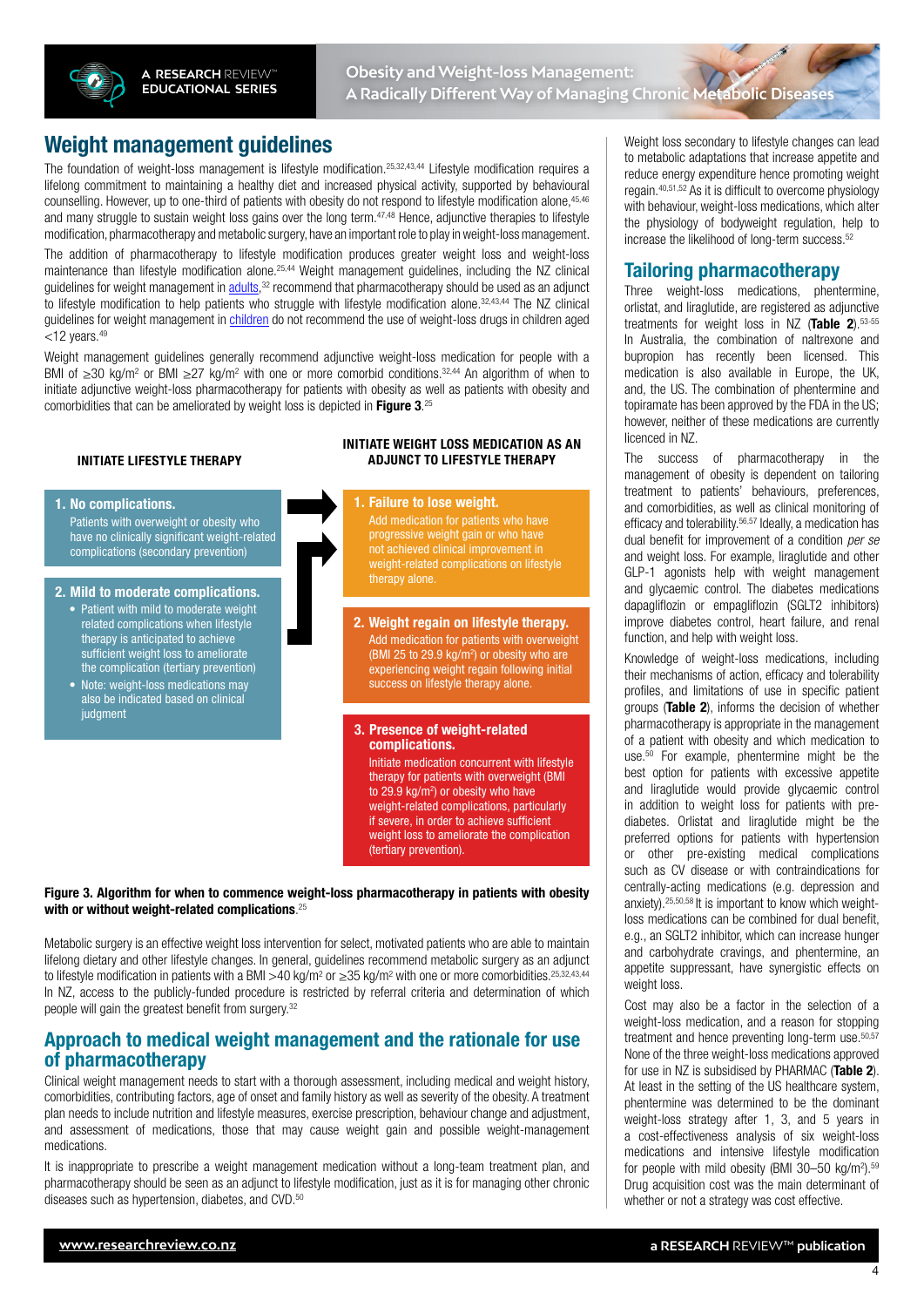

## **Obesity and Weight-loss Management: A Radically Different Way of Managing Chronic Metabolic Diseases**

|                                               | <b>Phentermine</b>                                                                    | <b>Orlistat</b>                                                                                     | <b>Liraglutide</b>                                                                                                                                                                                     |
|-----------------------------------------------|---------------------------------------------------------------------------------------|-----------------------------------------------------------------------------------------------------|--------------------------------------------------------------------------------------------------------------------------------------------------------------------------------------------------------|
| <b>Mechanism</b>                              | Suppression of appetite<br>primarily via increased<br>CNS noradrenaline<br>activity   | Inhibition of fat digestion<br>and absorption via<br>inhibition of gastric and<br>pancreatic lipase | Suppression of appetite<br>via increasing feelings<br>of satiety and fullness<br>and reducing feelings of<br>hunger<br>Acts on glucose<br>homeostasis to lower<br>fasting and post-prandial<br>glucose |
| <b>Standard dose</b>                          | 15 or 30 mg once daily                                                                | 120 mg three-times daily                                                                            | $0.6 - 3.0$ mg once daily                                                                                                                                                                              |
| <b>Administration route</b><br>(form)         | Oral (capsule)                                                                        | Oral (capsule)                                                                                      | Injection (subcutaneous)                                                                                                                                                                               |
| <b>Placebo-subtracted</b><br>weight loss (kg) | 3.6 kg (at 6 months)                                                                  | 2.9–3.4 kg (at 1 year)                                                                              | 5.8 kg (at 1 year)                                                                                                                                                                                     |
| <b>Common adverse</b><br>events               | Tachycardia, palpitation,<br>hypertension, precordial<br>pain, dry mouth,<br>insomnia | Faecal urgency, faecal<br>incontinence, oily stools,<br>flatulence                                  | Nausea, diarrhoea,<br>constipation, vomiting<br>Rare: cholecystitis,<br>pancreatitis                                                                                                                   |
| <b>Available in NZ</b>                        | Yes                                                                                   | Yes                                                                                                 | Yes                                                                                                                                                                                                    |
| <b>PHARMAC subsidy</b>                        | <b>No</b>                                                                             | <b>No</b>                                                                                           | <b>No</b>                                                                                                                                                                                              |
| Cost                                          | \$100 per month                                                                       | \$150 per month                                                                                     | \$500 per month                                                                                                                                                                                        |

**Table 2.** Summary of the main features of the weight-loss medications approved as adjunctive treatments for management of obesity in NZ.44,50,53-55

# Stopping pharmacotherapy

Weight-loss medications should be stopped if safety or tolerability issues arise and/or weight loss of >5% of initial body weight is not achieved after 3–4 months.<sup>34,43,44,50</sup> In cases where  $<5\%$  weight is achieved or side effects are experienced, an alternative medication or treatment approach should be considered. If a medication is well tolerated and >5% weight loss has been achieved after 3–4 months, pharmacotherapy should be continued for as long as there are clinical benefits, including absence of significant weight regain.34,43

## Long-term pharmacotherapy

With obesity now considered a chronic disease, weight-loss management is evolving to favour long-term therapy.<sup>42</sup> Obesity requires ongoing treatment due to weight loss being challenging to achieve and maintain.<sup>50,58</sup>

Pharmacotherapy can facilitate long-term weight maintenance and limit weight regain in people being treated for obesity,34,50 and no safety signals indicating that any of the currently-available weight-loss medications are unsuitable for long-term use have emerged to date.<sup>50</sup>

# TAKE HOME MESSAGES

- Obesity is a chronic disease and should be acknowledged and treated as such.
- Obesity and weight-related comorbid diseases are responsible for substantial morbidity and mortality.
- Barriers to accessing treatment for obesity include a lack of physician time and training and the false assumption that obesity is due to a lack of individual will.
- Modest weight loss of 5–10% results in improvements in weightrelated comorbidities.
- Thorough history taking and evaluation for weight-gaining medication is necessary.
- Lifestyle modification is the foundation of weight-loss management, and counselling or psychological interventions may be necessary.

Historically, phentermine was typically used for short-term use but this is incongruous with obesity being a chronic disease requiring long-term management.50 Long-term phentermine use does not seem to be associated with serious side effects and its dependency potential appears to be low.42,50 An analysis of data from a large electronic health record cohort  $(n=13.972)$  in the US found greater weight loss without increased risk of CVD or death in overweight or obese patients using phentermine for longer than 3 months and up to 3 years.<sup>42</sup>

Based on evidence, if pharmacotherapy has produced weight loss and health improvement it should be continued as long as the benefit outweighs the risk.34,50 This approach is similar to the way that antihypertensive and antidiabetic medications, if well tolerated and effective, are continued even after blood pressure or glycaemic control has reached target.50 In NZ, it is important to discuss and document longerterm use of weight-loss medication with your patient, phentermine use can be continued beyond 12 weeks provided continued monitoring of the patient occurs (for weight loss and medical conditions) and for as long as weight loss is maintained.53 We have limited cardiovascular outcome data beyond 2 years of continued treatment, and an exit strategy, including tailored reduction of weight-loss medication, needs to be discussed from the outset.

## Pharmacotherapy after surgery

Metabolic surgery is an effective treatment for persons with moderate (BMI 35–39.9 kg/m2 ) and severe obesity (BMI  $\geq$ 40 kg/m<sup>2</sup>).<sup>60</sup> However, inadequate weight loss and even weight regain are possible in patients who undergo metabolic surgery.

Patients who received weight-loss medication after metabolic surgery have been shown to achieve additional weight loss benefit, indicating that pharmacotherapy is a useful tool for patients with inadequate weight loss or weight regain after metabolic surgery.60,61 Patients were statistically significantly more likely to lose ≥5% of their total weight with the use of adjunctive weight-loss medication. Commencing weight-loss medication at the post-surgery nadir weight appears to result in a greater amount of total weight loss from the preoperative period.

- Stepping up care via the addition of weight-loss pharmacotherapy or metabolic surgery is recommended for patients who struggle on lifestyle modification alone.
- Changing the paradigm and focusing on improvement of chronic conditions rather than weight loss may change the hesitancy in patients and clinicians to accept medical weight management.
- Long-term pharmacotherapy to facilitate weight loss or prevent weight regain is consistent with obesity being a chronic disease.
- Pharmacotherapy that has been successful should be continued as long as is the benefits outweigh the risks of treatment.
- Pharmacotherapy is a useful adjunct to metabolic surgery in patients with inadequate weight loss or weight regain after surgery.